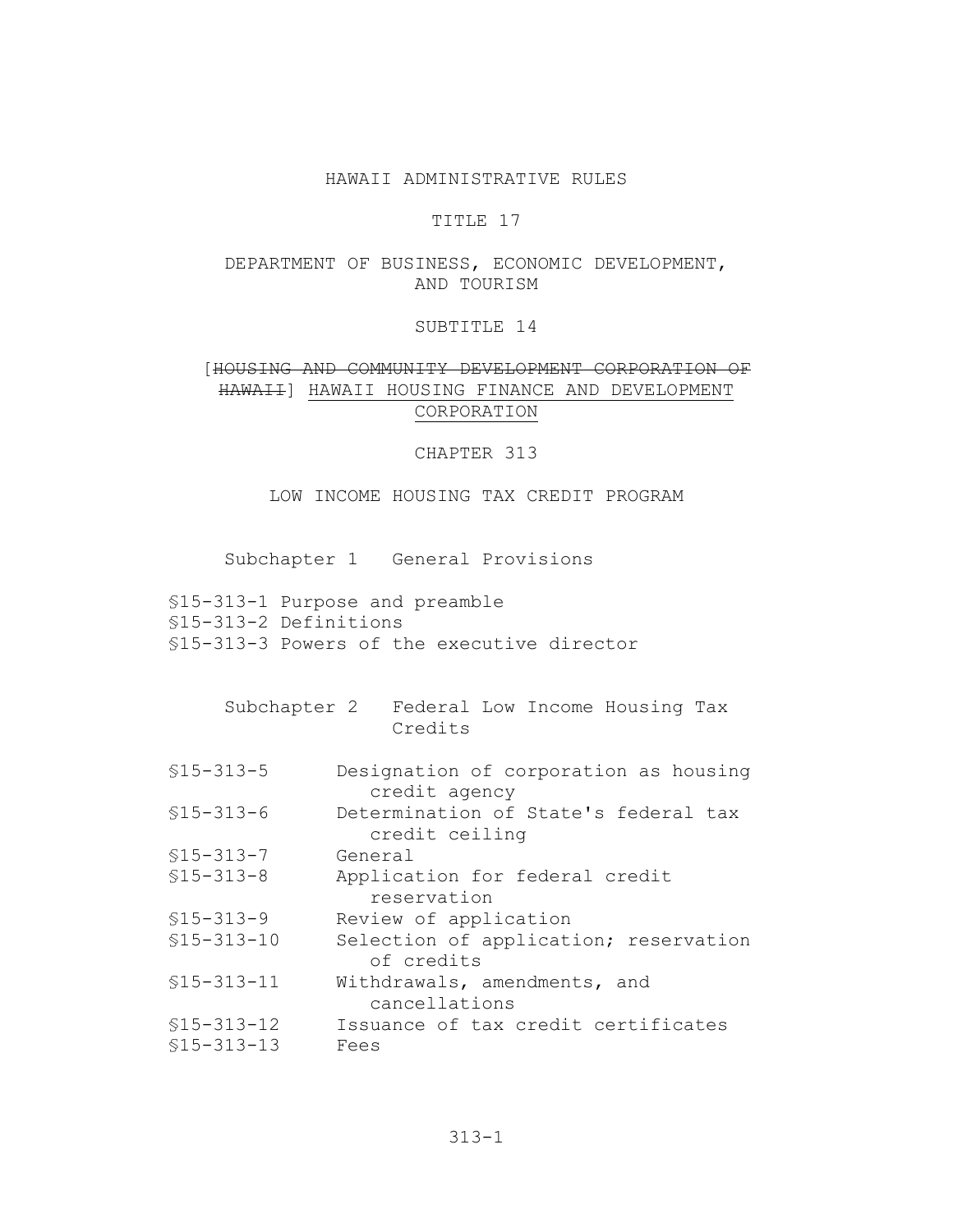| $$15 - 313 - 14$                 | Compliance with federal requirements                                                             |
|----------------------------------|--------------------------------------------------------------------------------------------------|
| Subchapter 3                     | State Low Income Housing Tax<br>Credits                                                          |
| $$15 - 313 - 18$<br>$$15-313-19$ | Designation of corporation<br>Determination of State's aggregate<br>housing credit dollar amount |
| $$15 - 313 - 20$                 | General                                                                                          |
| $$15 - 313 - 21$                 | Application, reservation, and                                                                    |
|                                  | allocation of credit                                                                             |
| $$15 - 313 - 22$                 | Compliance with state requirements                                                               |

Historical note: Chapter 313 of Title 15, Hawaii Administrative Rules, is based substantially upon Chapter 168 of Title 15, Hawaii Administrative Rules, [Eff 10/25/99; R 1, and Chapter 321 of Title 6, Hawaii Administrative Rules, [Eff 10/25/99; am and comp 7/26/91; R 10/25/99].

SUBCHAPTER 1

#### GENERAL PROVISIONS

\$15-313-1 Purpose and preamble. These rules implement federal and state low income housing tax credit programs which offer a reduction in tax liability to owners of low income rental housing projects that are newly constructed, or acquired and rehabilitated. The corporation anticipates that applications for credit allocation will exceed the State's housing credit ceiling as well as the State's aggregate housing credit dollar amount. **IEff** 1 (Auth: HRS \$\$201H-4, 201H-15) (Imp: HRS \$201H-15)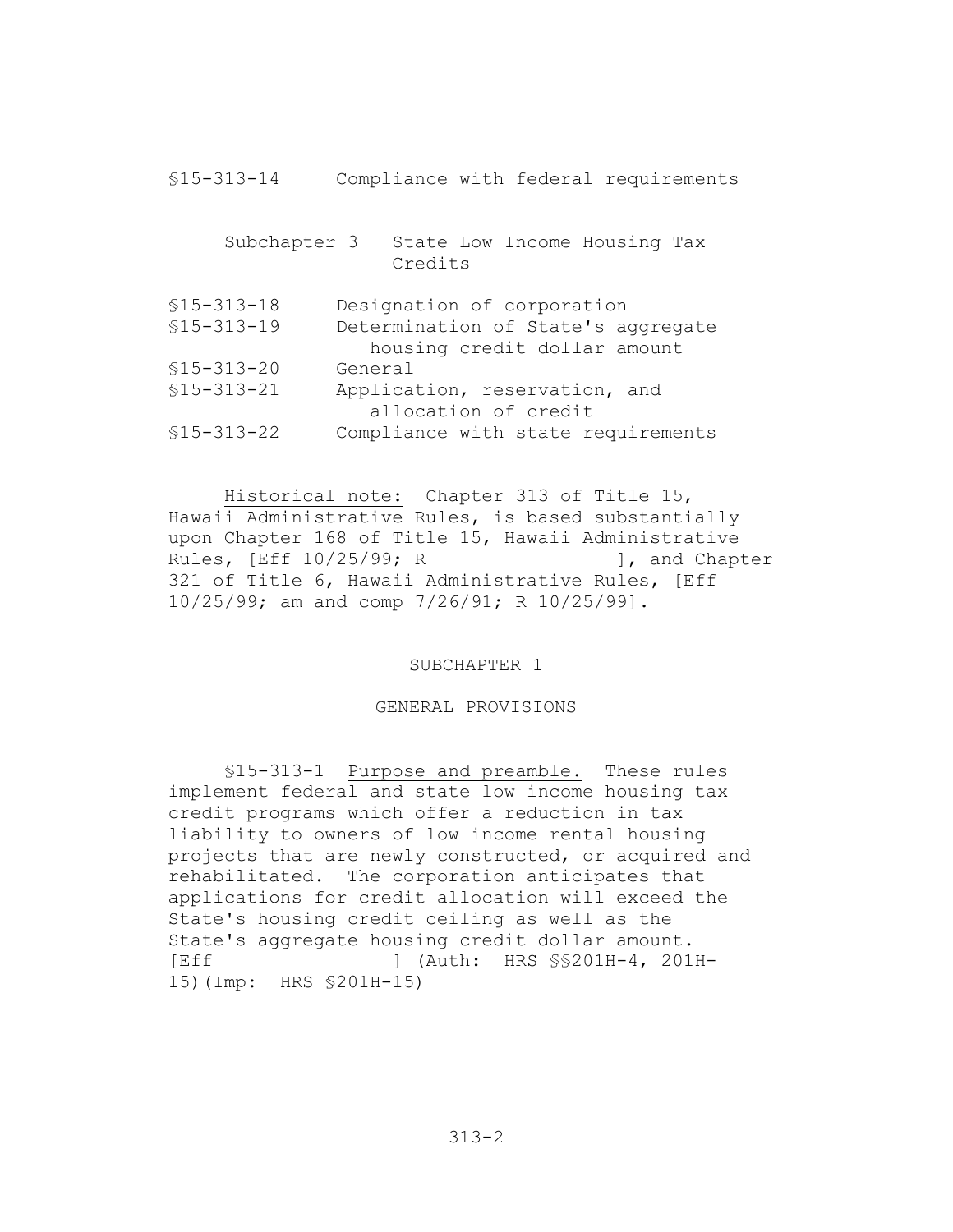\$15-313-2 Definitions. The following words and terms, when used in these rules, shall have the following meanings, unless the context clearly indicates otherwise:

"Allocation plan" means the system of ranking and selection to determine which projects will be granted a reservation of tax credits.

"Application" means the application by prospective owners of low income rental housing projects for federal and state low income housing tax credits.

"Board" means the board of directors of the [housing and community development corporation of Hawaii.] Hawaii housing finance and development corporation.

"Code" means the Internal Revenue Code of 1986, as amended, and the regulations promulgated thereunder.

"Corporation" means the [housing and community development corporation of Hawaii established pursuant to chapter 2016, Hawaii housing finance and development corporation established pursuant to chapter 201H, Hawaii Revised Statutes.

"Credits" means the low income housing tax credits as described in the Code or the HRS, as the case may be.

"Executive director" means the executive director of the corporation or the executive director's designated representative.

"Extended low income housing commitment" means a regulatory agreement between the corporation and owner as defined by the Code.

"Federal credit reservation" means a reservation of a portion of the federal low income housing tax credit ceiling or aggregate housing credit dollar amount for specific qualified low income housing units.

"Federal low income housing tax credits" or "federal tax credits" means the credits prescribed in the Code for application against federal income tax liability.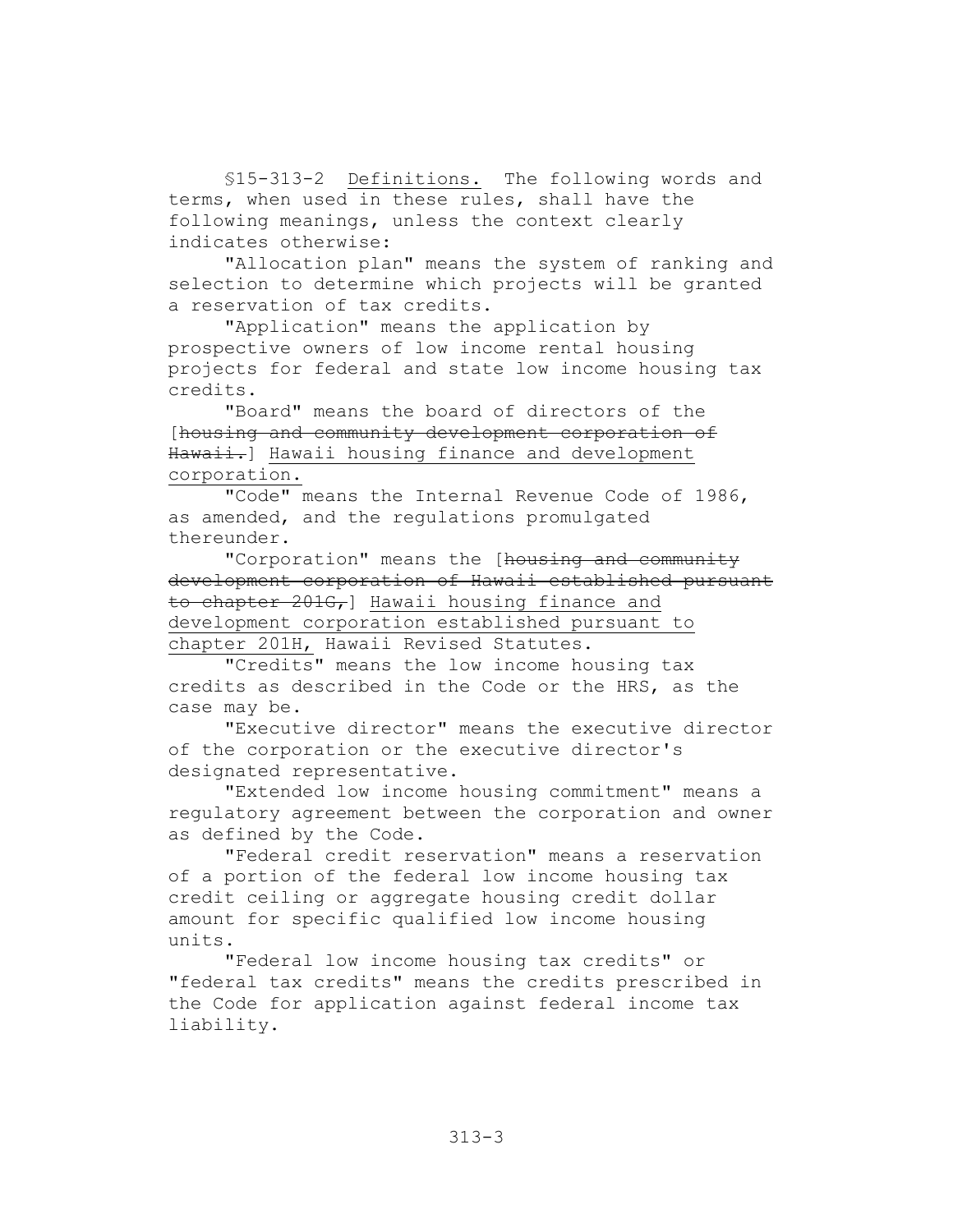"HRS" means the Hawaii Revised Statutes, as amended, and the rules promulgated thereunder.

"Low income housing units" means a housing unit or units which meet the applicable requirements in section 42 of the Code or section 235-110.8, HRS, to qualify for the credits thereunder.

"Owner" means the owner or owners of low income housing units or investors in such units.

"Project" means a qualified low income housing project as that term is defined in section 42(q) of the Code.

"Qualified non-profit organization" means the same as defined in the Code, section  $501(c)$  (3).

"State" means the State of Hawaii.

"State credit reservation" means a reservation of a portion of the state low income housing tax credit ceiling or aggregate housing credit dollar amount for specific qualified low income housing units.

"State housing needs assessment" means the housing study prepared to identify the geographic and demographic areas in greatest need.

"State low income housing tax credits" or "state tax credits" means the credits prescribed in section 235-110.8, HRS, for application against state income tax liability.

"Tax credit certificate" means a certificate issued by the corporation authorizing the owner to claim a tax credit in the tax credit amount specified on the certificate. [Eff 1 (Auth: HRS \$\$201H-4, 201H-15) (Imp: HRS \$201H-15)

\$15-313-3 Powers of the executive director. (a) The executive director may impose requirements, limitations, and conditions with respect to the submission of applications and the selection thereof which are deemed necessary or appropriate.

(b) The executive director may cause market studies and other research and analyses to be performed in order to determine the manner and conditions under which available credits are to be allocated, and such other matters as shall be deemed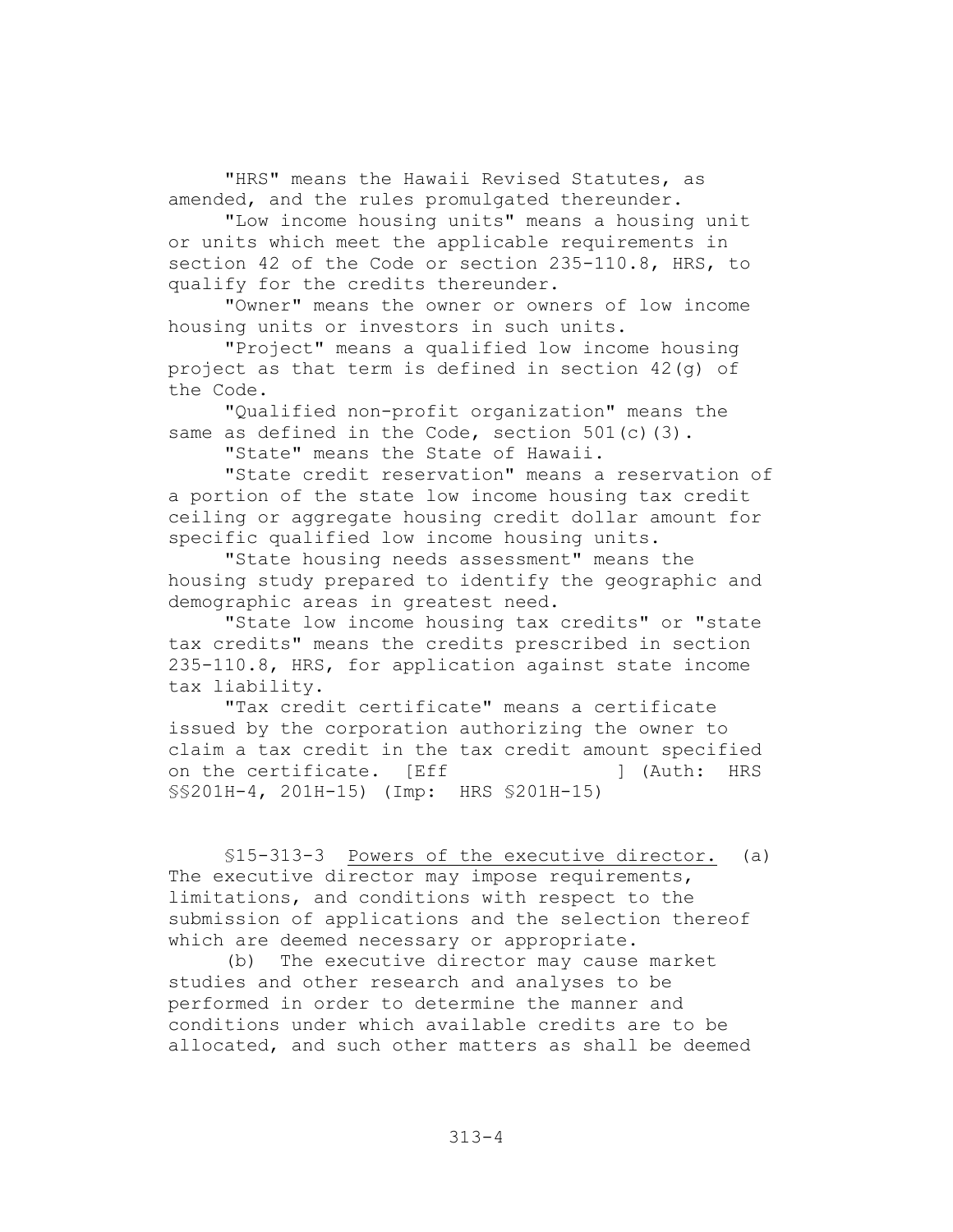appropriate and related to the reservation and the allocation of credits. [Eff 1 (Auth: HRS \$\$201H-4, 201H-15) (Imp: HRS \$201H-15)

#### SUBCHAPTER 2

### FEDERAL LOW INCOME HOUSING TAX CREDITS

\$15-313-5 Designation of corporation as housing credit agency. The corporation has been designated as the housing credit agency as defined in the Code and, in such capacity, shall allocate for each calendar year federal low income housing tax credits in accordance with the Code and this subchapter. [Eff ] (Auth: HRS \$\$201H-4, 201H-15) (Imp: HRS \$201H-15; 26 U.S.C. 42; 52 Fed. Req. 23433)  $$1.42-1T)$ 

\$15-313-6 Determination of State's federal tax credit ceiling. The State's federal housing tax credit ceiling for any calendar year shall be an amount equal to \$1.25 multiplied by the State's population as determined by the most recent census estimate (whether final or provisional) of the resident population of the State released by the United States Bureau of the Census before the beginning of the calendar year for which the State's housing credit ceiling is set plus any of the State's unused federal tax credit allocation from the previous year and any additional credits which may be allocated to the State from the Treasury Secretary; or such other amount as may be authorized by the Code as amended from time to time. [Eff -1 (Auth: HRS \$\$201H-4, 201H-15) (Imp: HRS \$201H-15; 26  $U.S.C. 42(h) (3) (c); 52 Fed.$ Req. 23433 \$1.42-1T)

\$15-313-7 General. (a) The aggregate amount of the federal tax credits (other than credits for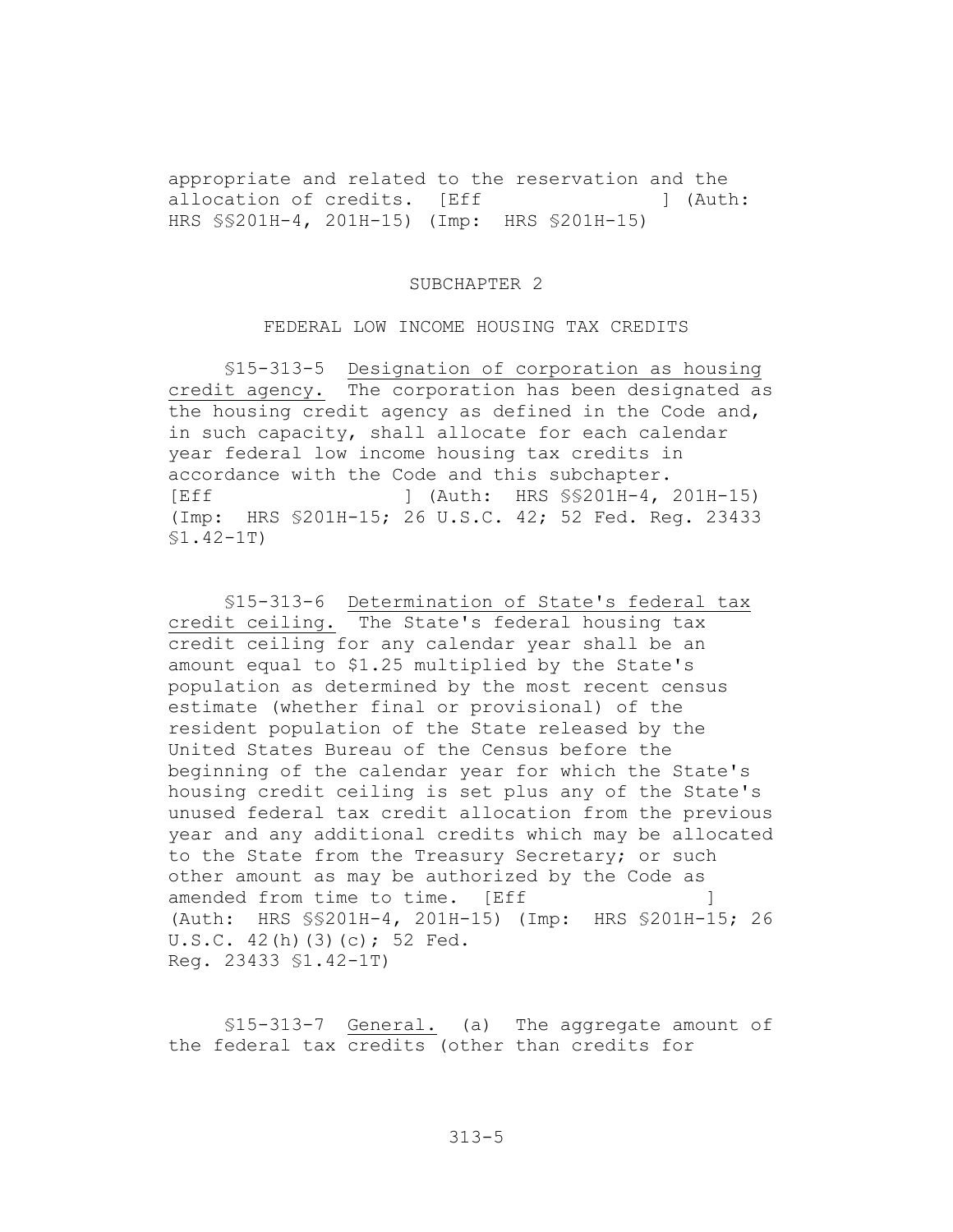developments financed with certain tax-exempt bonds) allocated in any calendar year within the State may not exceed the State's federal tax credit ceiling for that vear.

 $(b)$ An amount equal to ten per cent of the State's federal tax credit ceiling shall be set aside for qualified nonprofit organizations. Upon the reservation or allocation of all credits initially set aside for nonprofit organizations, additional reservations or allocations of credits may be made to nonprofit organizations from the State's remaining allocation.

(c) Federal tax credit allocations shall be counted against the State's annual federal tax credit ceiling for the calendar year in which the credits are allocated.

Credits may not be allocated before the  $(d)$ calendar year in which the subject project is placed in service; however, the corporation may accept, review and approve applications for reservation of credits as provided in sections 15-313-8 to 15-313-10 subject to the satisfaction of certain terms and conditions.

 $(e)$ The amount of credits reserved or allocated to a project shall be limited to the amount that the corporation, in its sole discretion, deems necessary to make such project feasible. Such a determination shall not be construed to be a representation or warranty as to the feasibility or viability of the project.

 $(f)$ The corporation shall prepare and update not less than every three years, a state housing needs assessment to identify the housing needs existent at that time.

The corporation shall develop and update not  $(q)$ less than every three years, an allocation plan for distributing tax credits. The allocation plan and its method of development shall comply with requirements of the Code.

The corporation shall enter into an extended  $(h)$ low income housing commitment with the project owner ] (Auth: as required by the Code. [Eff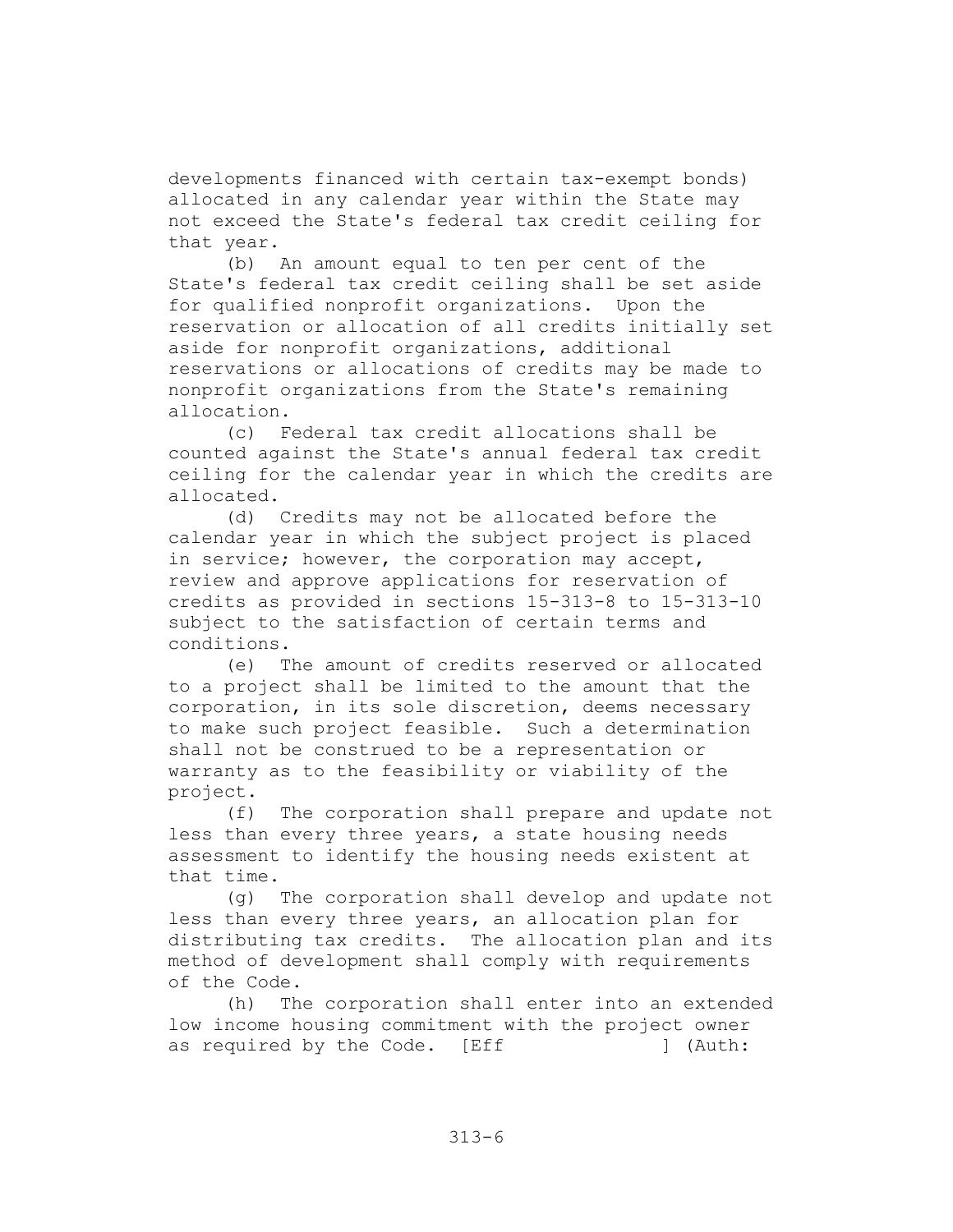HRS \$\$201H-4, 201H-15) (Imp: HRS \$201H-15; 26 U.S.C. 42(h)(3)(c); 52 Fed. Req. 23433 \$1.42-1T)

### \$15-313-8 Application for federal credit

reservation. (a) Applications on the prescribed forms will be accepted by the corporation and considered as they are received. Applications must be fully completed and contain information as required under this section and by the application.

(b) Application for a reservation of federal tax credits shall be commenced by filing with the corporation the following:

- (1) An application, on such form or forms as the executive director may prescribe;
- To the extent available, certified copies of  $(2)$ the organizational documents of the applicant, including its articles of incorporation and bylaws, declaration of trust, partnership or limited partnership agreement, together with all amendments thereto and, in the case of nonprofit organizations, a copy of the determination letter from the Internal Revenue Service as to recognition of exemption from federal income taxation. In any event, certified copies of the aforementioned documents must be received by the corporation prior to the issuance of a reservation commitment letter by the corporation;
- A copy of the applicant's audited annual  $(3)$ financial statement prepared in accordance with generally accepted accounting principles covering a period ended within twelve months of the date submitted. In the event the applicant is an entity not yet formed, the developer shall be required to submit federal tax returns and financial statements for the previous three years. The applicant must also submit any and all other financial information as requested by the executive director;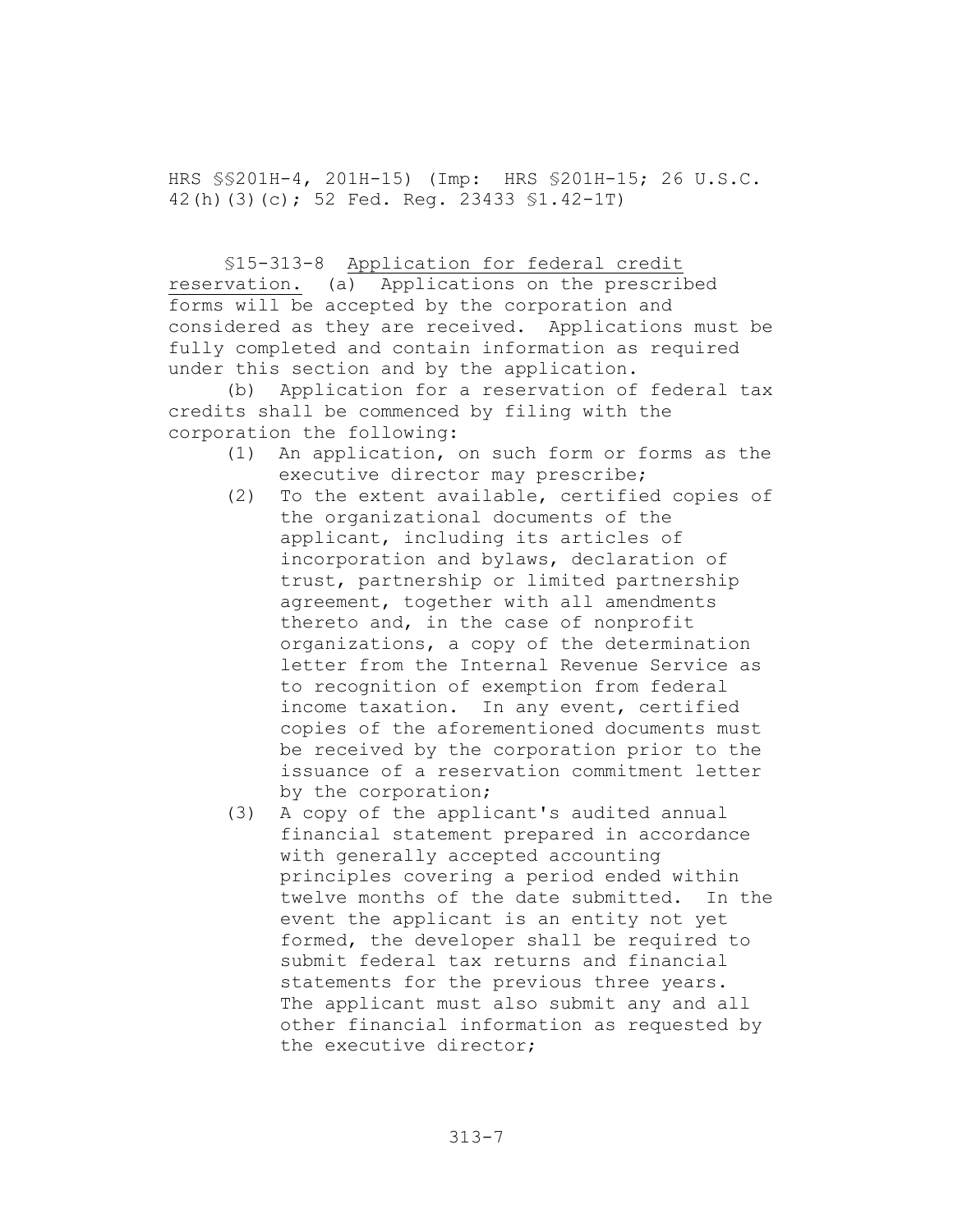- (4) Evidence of site availability for the project, e.g., a deed, lease, agreement of sale, option agreement or similar document. In the event the applicant does not have site control or proper zoning, a plan and timetable for obtaining site control and proper zoning must be contained in the development schedule;
- A proposed development timetable;  $(5)$
- A description certified by the applicant of  $(6)$ how the project qualifies for federal tax credits under the Code;
- (7) A pro forma calculation of the applicant's qualified basis and the amount of federal tax credits requested by the applicant, together with an opinion of a certified public accountant certifying that under the existing facts and circumstances the applicant will be eligible for such qualified basis;
- (8) A description of the experience of the applicant and its capacity to place the low income housing units in service in the allocation year;
- $(9)$ A pro forma operating budget and information supporting the likelihood of meeting the compliance period set forth in the Code including the sources of funds that will allow the project to remain in compliance for the duration of the compliance period. In addition, a description of funds which will be available to the project in the event the project should operate at a deficit must be included;
- (10) Financial information relating to the project including a construction or development budget which sets forth, to the satisfaction of the corporation, the sources and the application of funds for development of the project, including the extent to which the applicant is "at risk" under the Code;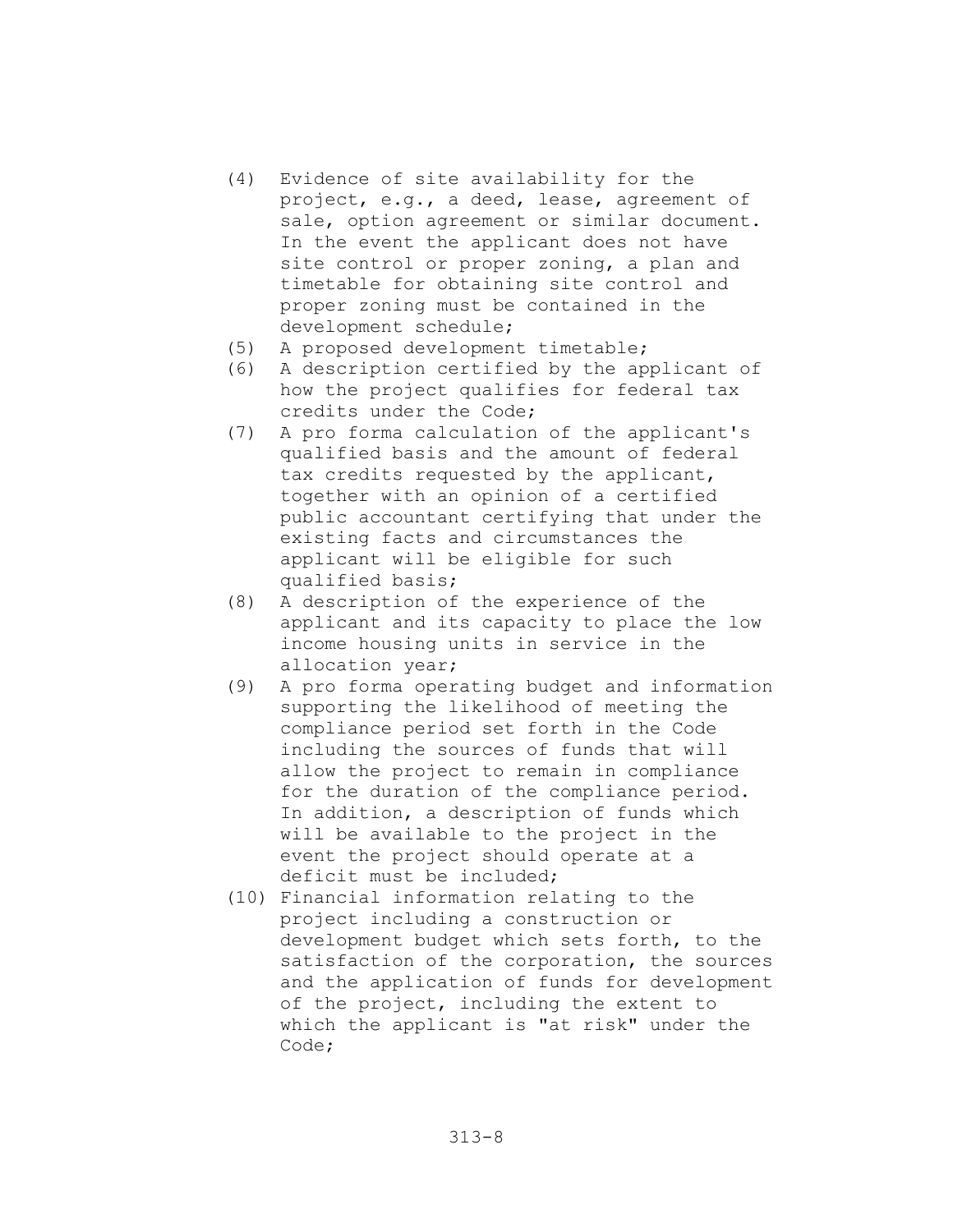- (11) A covenant by the applicant in a form satisfactory to the executive director that should it be allocated the tax credits applied for that it shall maintain the applicable portion of the project as low income housing units for the statutory period;
- (12) A market analysis prepared by an independent firm as to the present and projected demand for the proposed development in the market area. Such marketing analysis shall include, but not be limited to, the estimated number of individuals or families in the area within the applicable income limits needing affordable housing and the comparable rental rates for the area; and
- (13) Any and all other information as shall be required by the application and requested by the executive director. Any information or materials submitted must be in form and substance satisfactory to the corporation in all respects.

The low income housing units for which an  $(C)$ application is submitted may, but are not required to be, financed, subsidized, or otherwise assisted by the corporation. If any such housing units are to be financed by the corporation, the application for such financing shall be separately submitted to and received by the corporation in accordance with its applicable procedures and quidelines.

(d) Upon the corporation's receipt of a fully completed application, the corporation shall notify the mayor of the county within which the proposed project is to be located. The corporation shall provide the mayor of each county with a thirty day period from the date of notification to comment on the project. [Eff  $10/25/99$ ; am and comp (Auth: HRS \$\$201H-4, 201H-15) (Imp: HRS \$201H-15; 26 U.S.C. 42(h)(3)(c); 52 Fed. Reg. 23433 \$1.42-1T)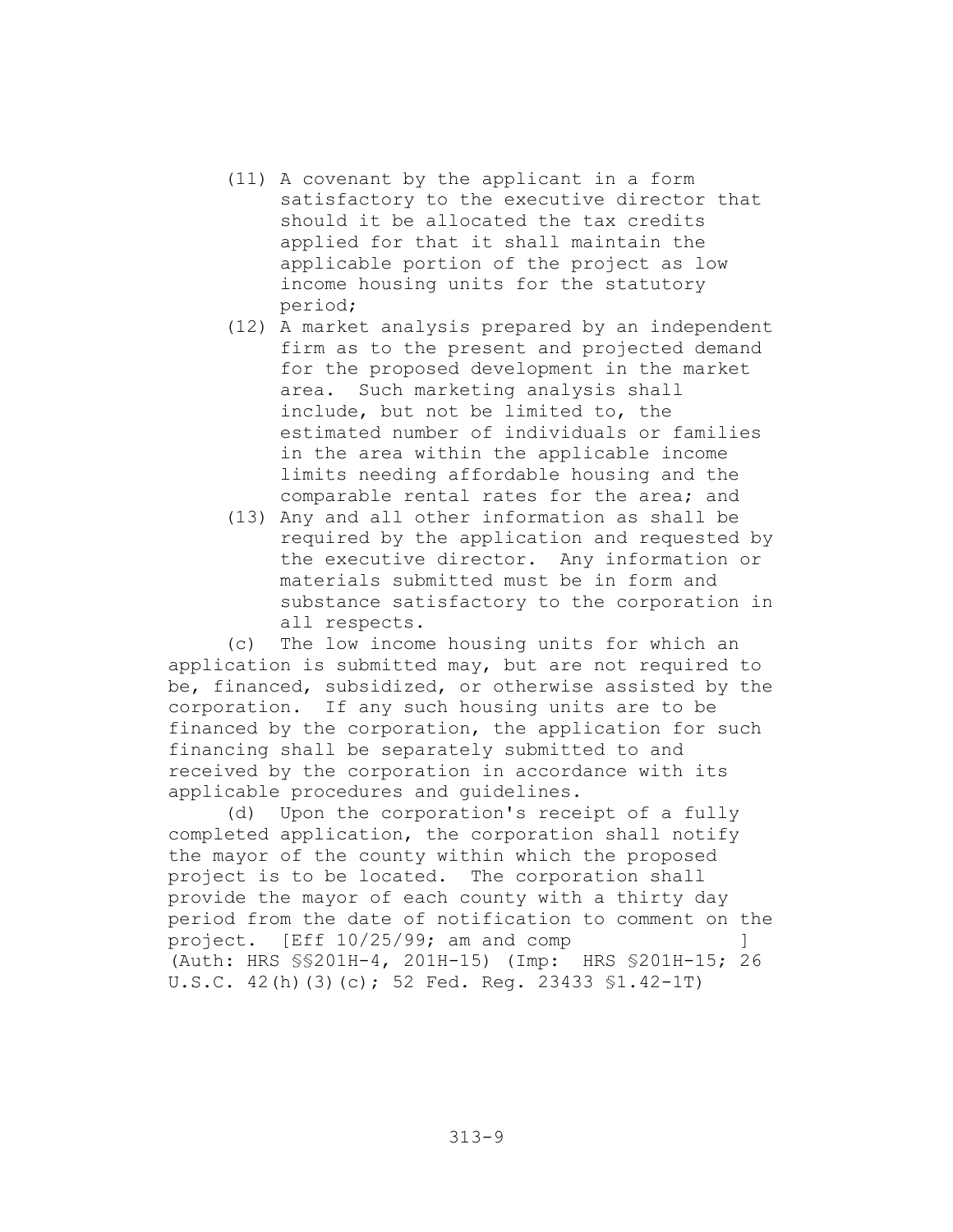\$15-313-9 Review of application. The corporation shall review each application and any additional information submitted by the applicant or obtained from other sources by the corporation in its review of each application. Additional information or data may be requested and the corporation may independently verify any or all information supplied by the applicant. [Eff ] (Auth: HRS \$\$201H-4, 201H-15) (Imp: HRS \$201H-15; 26 U.S.C. 42(h)(3)(c); 52 Fed. Req. 23433 \$1.42-1T)

\$15-313-10 Selection of application; reservation of credits. (a) Based on the review of the applications, documents, and any additional information submitted by the applicants or obtained from other sources by the corporation, the executive director shall make a determination as to the likelihood of the applicant being able to qualify for the credit under the Code and the corporation's allocation plan. The executive director shall then prepare a recommendation to the board for a reservation of federal tax credits for applications selected pursuant to the corporation's allocation plan. Applications which have not been selected by the executive director for recommendation to the board shall be deferred or denied, with such determination to be made solely by the executive director. Deferred applications shall remain active and applications denied shall be considered null and void as specified in subsection (e).

(b) In determining whether to recommend the selection of an application or applications, the executive director shall rely on a point-based ranking system which utilizes criteria established by the corporation's allocation plan.

 $(C)$ The board shall review the recommendation of the executive director for the reservation of federal tax credits, and, if the board determines that the project will contribute to the housing goals of the State, it may approve the application and authorize the executive director to reserve an appropriate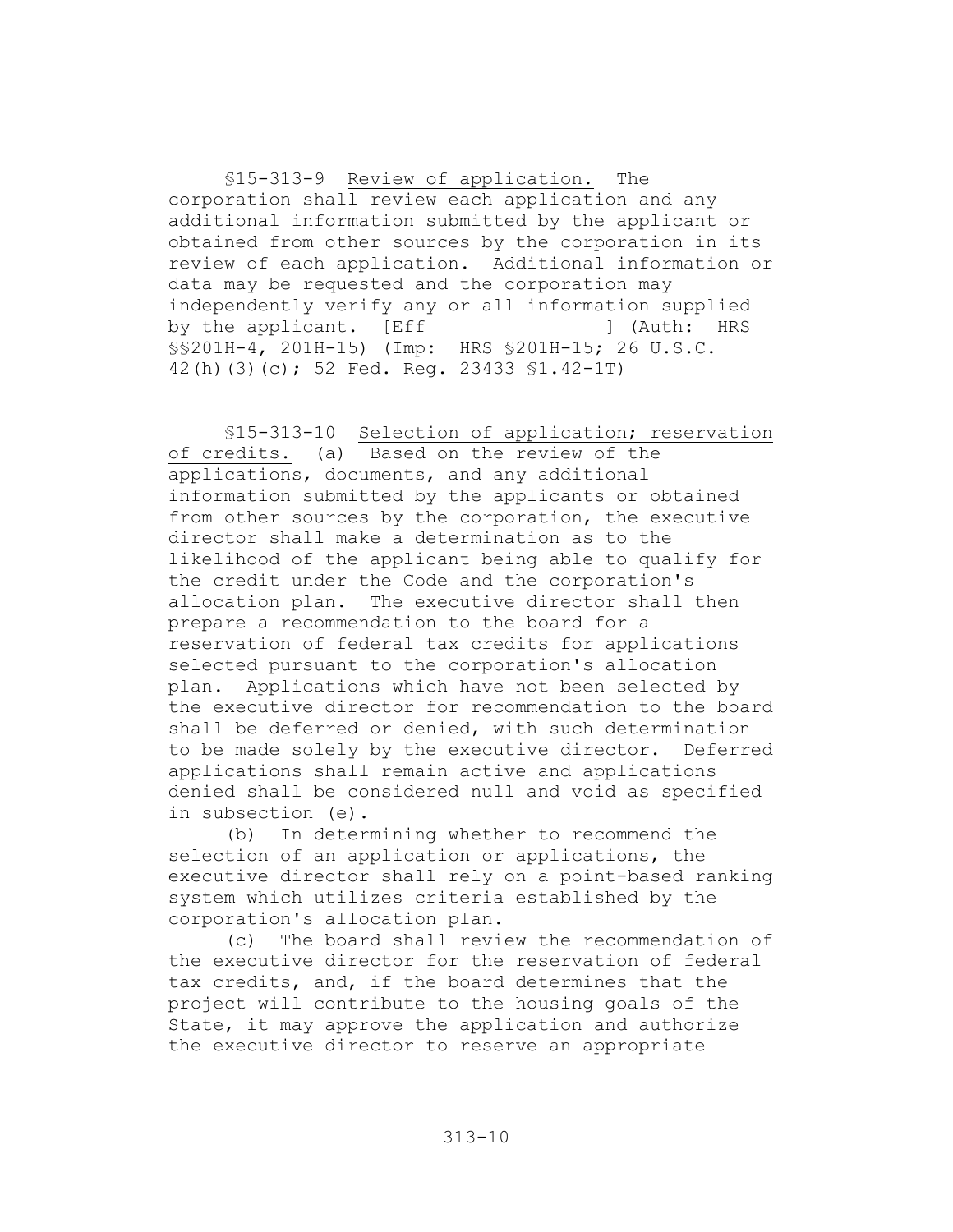amount of credits to the applicant, subject to such terms and conditions as it shall deem necessary or appropriate to assure compliance with the Code and these rules. The board shall either approve, defer, or deny applications received no later than sixty days after an application is filed with required exhibits that is complete and satisfactory to the executive director.

Upon the board's approval of a reservation  $(d)$ of federal tax credits to an applicant, the executive director shall notify the applicant of the federal credit reservation by issuing a commitment letter which shall outline any terms and conditions imposed with respect thereto. Notice to the applicant shall state that the executive director reserves the right to withdraw the reservation, in order to award it to another project and prevent its being lost, in the event the applicant is unable to maintain development progress according to the development schedule submitted as part of the application.

(e) If the board determines to defer an application for a reservation of federal tax credits, such application shall remain active. If the board determines to disapprove an application, such application shall be considered null and void. The executive director shall provide a written notice to applicants whose applications have been deferred or disapproved within ten days of such decision. Deferred applications may be brought back before the board as determined by the executive director but such applications shall become null and void at the end of each calendar year if not brought back before the board for further action. Applicants whose applications have been deferred by board action shall be notified within seven days of their applications being reheard before the board and within ten days of the end of the calendar year if such applications have not been reheard and have therefore become null and void.

 $(f)$ When a federal credit reservation is approved, the executive director shall require the applicant to make a good faith deposit with the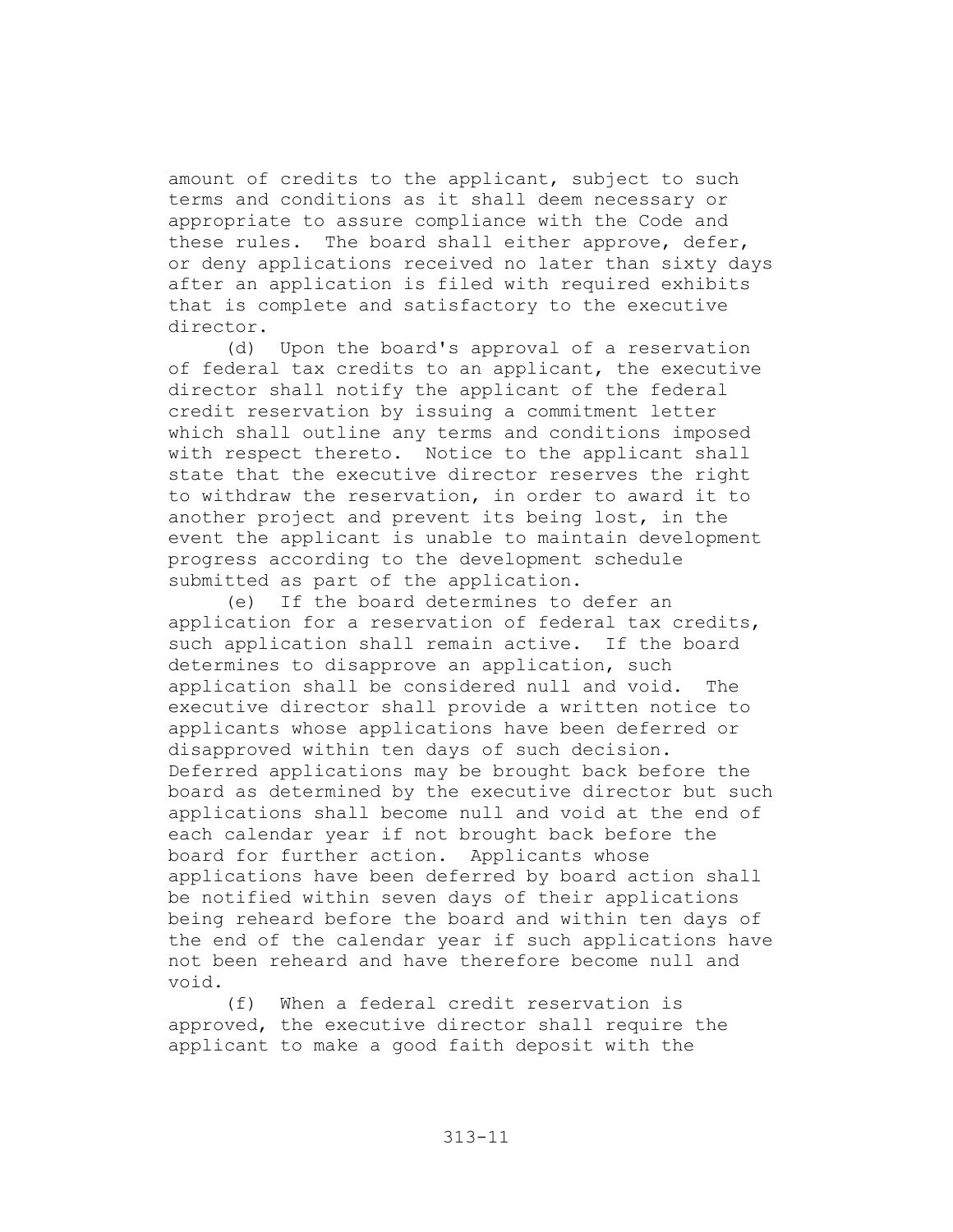corporation of an amount equal to ten per cent of the federal tax credit reserved to assure that the applicant will comply with all requirements under the Code and these rules for allocation of the federal tax credits. Upon allocation of the federal tax credits, a portion of the ten per cent good faith deposit shall be retained by the corporation as an administrative fee and the remainder refunded. The amount of the administrative fee to be retained shall be established each calendar year effective January 1.

Upon the cancellation by applicant or withdrawal by executive director of a tax credit reservation, applicant is entitled to a refund of the good faith deposit less the corporation's administrative fee provided that the credits withdrawn or canceled are reserved for another project. No deposits shall be refunded other than as provided in this paragraph. **IEff** 1 (Auth: HRS \$\$201H-4, 201H-15) (Imp: HRS \$201H-15; 26 U.S.C. 42(h)(3)(c); 52 Fed. Req. 23433 \$1.42-1T)

\$15-313-11 Withdrawals, amendments, and cancellations. (a) An applicant may withdraw or amend an application for federal credit reservations prior to receiving a reservation from the corporation, or may cancel a reservation or an allocation after award, by submitting to the corporation on such forms as the executive director shall prescribe a notice, as applicable, of withdrawal, amendment, or cancellation.

(b) Prior to the issuance of a federal credit reservation, an applicant may make a request to the corporation for an increase in the amount of credits because of an increase in the number of low income housing units or in the amount of floor space of the low income housing units, provided that any such request for additional credits shall include any documentation as may be required by the corporation in order to determine that the applicant will be entitled to such additional federal credits under the Code and these rules.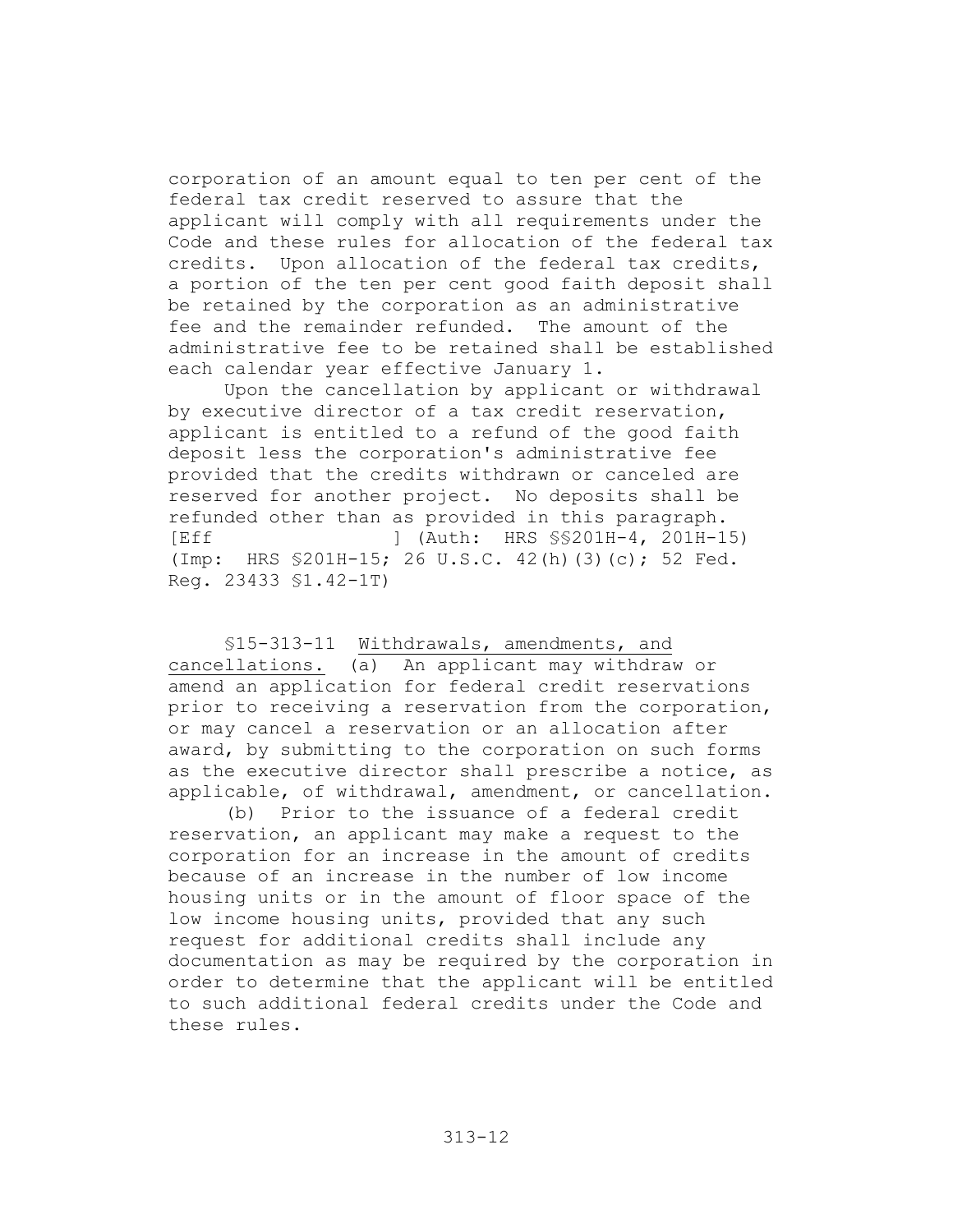After a federal credit reservation has been  $(C)$ made, an applicant desiring to increase the amount of credits because of an increase in the qualified basis must reapply to the corporation in accordance with section 15-313-8 and such application will be considered on the same basis as other applicants for any available credits.

(d) In the event of a cancellation of a federal credit reservation or an allocation by the applicant, or the withdrawal of federal credit reservations by the executive director, available federal tax credits may be reallocated to other qualified applicants in accordance with the provisions of these rules. **IEff** ] (Auth: HRS \$\$201H-4, 201H-15) (Imp: HRS \$201H-15; 26 U.S.C. 42(h)(3)(c); 52 Fed. Req. 23433 \$1.42-1T)

\$15-313-12 Issuance of tax credit certificates. When the low income housing units in a project  $(a)$ are placed in service, the applicant shall so advise the corporation, and shall request in writing on such forms as the executive director shall prescribe the issuance of any tax credit certificates for which federal credit reservations have been made pursuant to these rules, and shall submit such revised eligibility determinations, calculations, certifications, legal and accounting opinions and any other documentation (including evidence that the low income housing units will be occupied within the time period required by the Code) as the executive director may require in order to determine whether or not the applicant is entitled to the credits under the Code and these rules. The corporation shall conduct a final evaluation of the project no earlier than thirty days prior to the issuance of the tax credit certificate to determine the project's eligibility under the Code. In addition, such final evaluation shall ascertain the amount of tax credits required for the feasibility of the project.

 $(b)$ If the executive director determines that the applicant is entitled to the amount of federal tax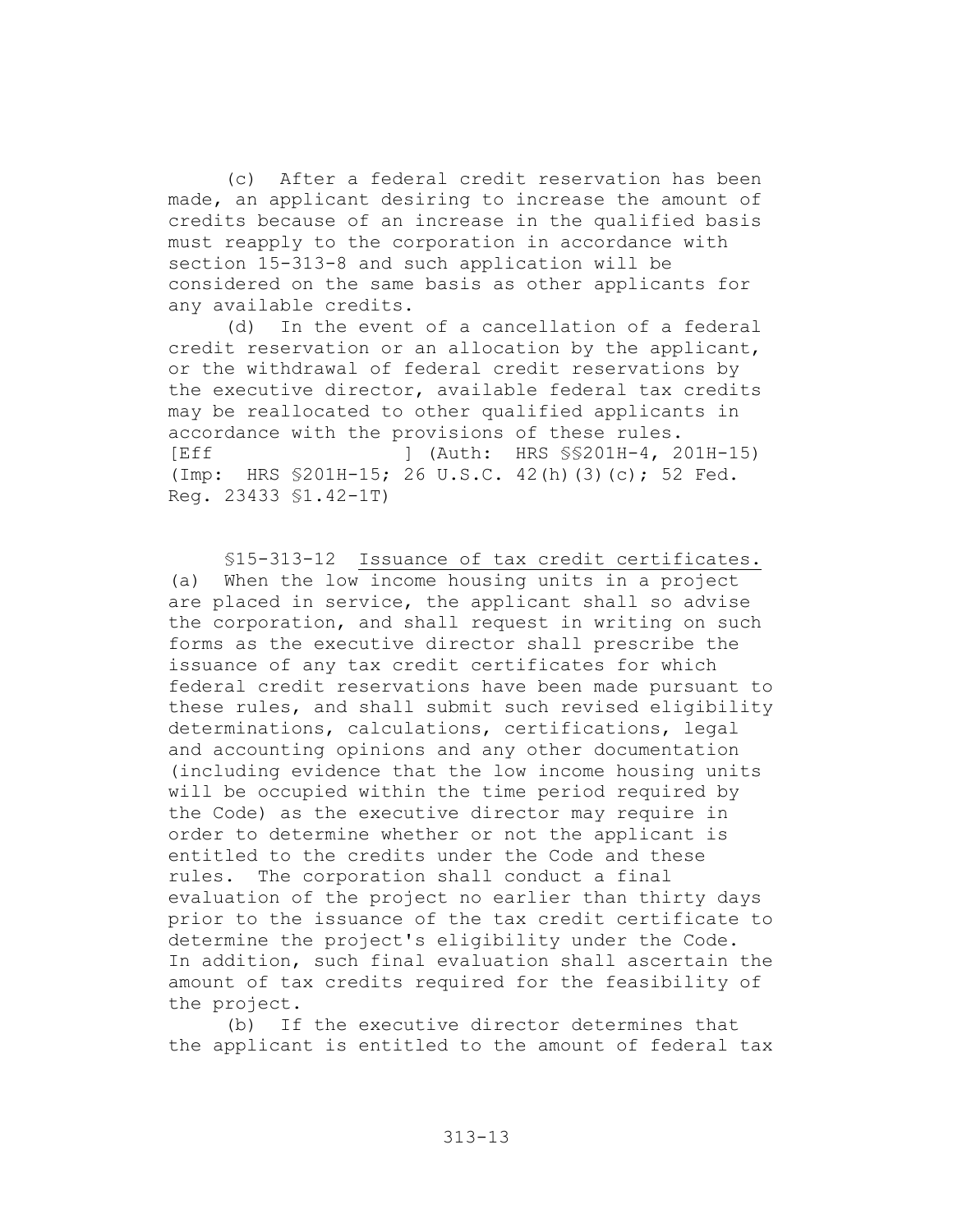credits reserved, the executive director shall allocate the credits accordingly and a tax credit certificate shall be issued to the applicant in accordance with the requirements of the Code.

If the executive director determines that  $(C)$ the applicant is not entitled to all or any portion of the credits, the executive director shall allocate credits in an amount which does not exceed the amount of credits for which the applicant is entitled and the applicant shall be so notified. Federal tax credits reserved, or any portion thereof, but not allocated may be reallocated to other qualified applicants in accordance with the provisions of these rules.

(d) A tax credit certificate issued by the corporation will be effective only with respect to a qualified project placed in service during the calendar year for which the tax credit is allocated or in the following year in the event of a carry forward allocation, and only to the extent that the Internal Revenue Service gives effect to the tax credit certificate. [Eff 1 (Auth: HRS \$\$201H-4, 201H-15) (Imp: HRS \$201H-15; 26 U.S.C. 42(h)(3)(c); 52 Fed. Req. 23433 \$1.42-1T)

\$15-313-13 Fees. (a) A [reasonable] nonrefundable application fee of \$1,500 shall accompany each application for a reservation of federal tax credits. [The application fee to be charged shall be established each calendar vear effective January 1.

The corporation shall levy an annual fee for  $(b)$ its administrative expenses in monitoring project compliance with the Code and any other such services. The compliance monitoring fee shall be [established each calendar year effective January 1 and annually adjusted according to the corporation's estimate of its costs for such services.] \$25.00 per unit per year for all project units excluding managers units. 「Eff ] (Auth: HRS \$\$201H-4, 201H-15) (Imp: HRS \$201H-15; 26 U.S.C. 42(h)(3)(c); 52 Fed. Reg. 23433 \$1.42-1T)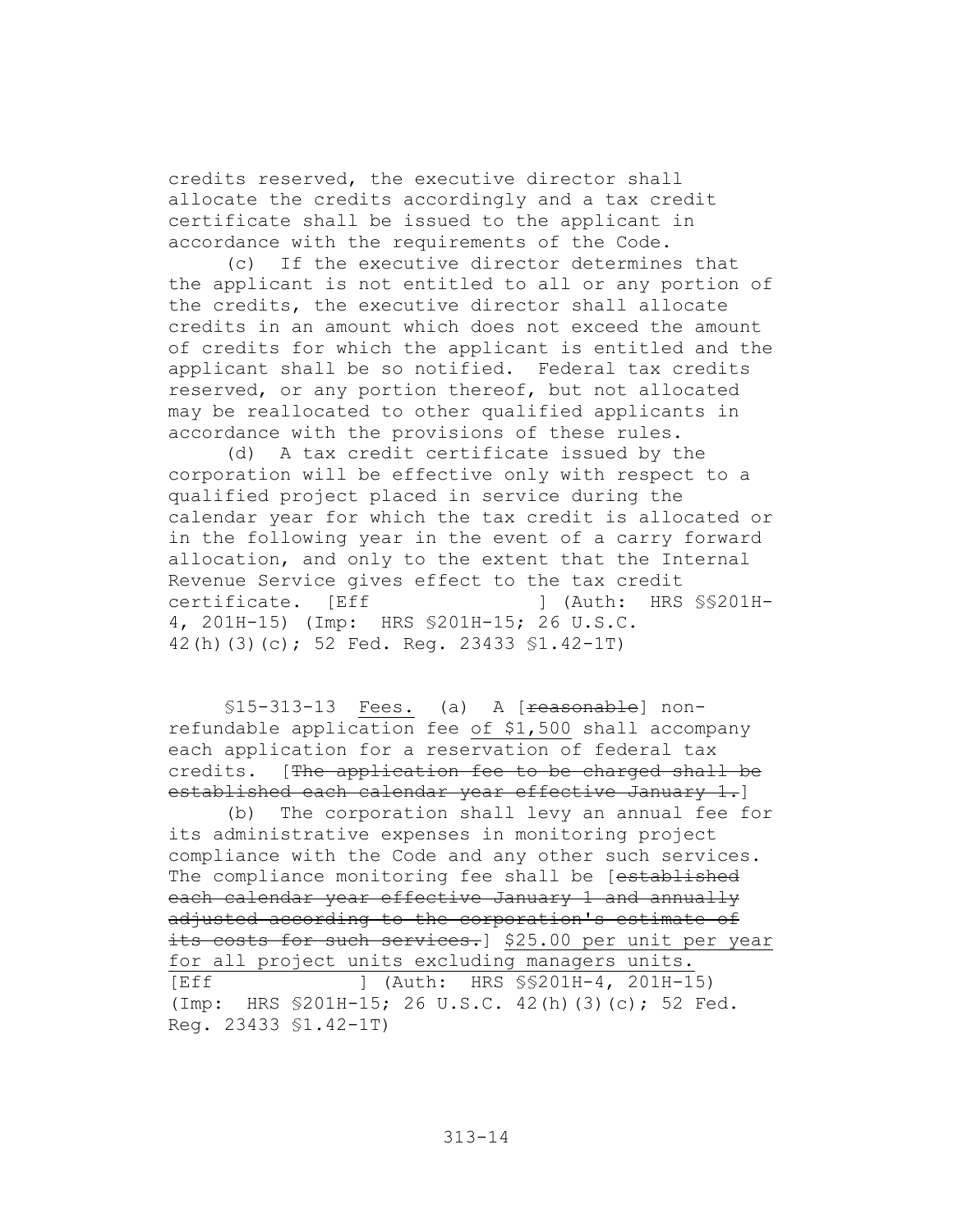\$15-313-14 Compliance with federal requirements. (a) Applicants who are awarded tax credit certificates must comply with reporting and other requirements of the Code and the United States Treasury Department.

(b) The corporation shall monitor projects which have been allocated tax credits to ensure compliance with all applicable federal requirements for the term of the compliance period. [Eff ] (Auth: HRS \$\$201H-4, 201H-15) (Imp: HRS \$201H-15; 26 U.S.C. 42(h)(3)(c); 52 Fed. Reg. 23433 \$1.42-1T)

#### SUBCHAPTER 3

#### STATE LOW INCOME HOUSING TAX CREDITS

\$15-313-18 Designation of corporation. The corporation has been designated to administer the state low income housing tax credit and shall allocate for each calendar year credits in accordance with this subchapter. [Eff ] (Auth: HRS SS201H-4, 201H-15) (Imp: HRS \$201H-15)

\$15-313-19 Determination of State's aggregate housing credit dollar amount. The State's annual aggregate housing credit dollar amount shall be equal to the State's housing credit ceiling for such year.  $F = F$ J (Auth: HRS \$\$201H-4, 201H-15) (Imp: HRS \$201H-15)

\$15-313-20 General. (a) The state low income housing tax credit shall be [thirty] fifty per cent of the applicable percentage of the qualified basis of each project located in the State. Applicable percentages shall be calculated as provided in section 42(b) of the Code.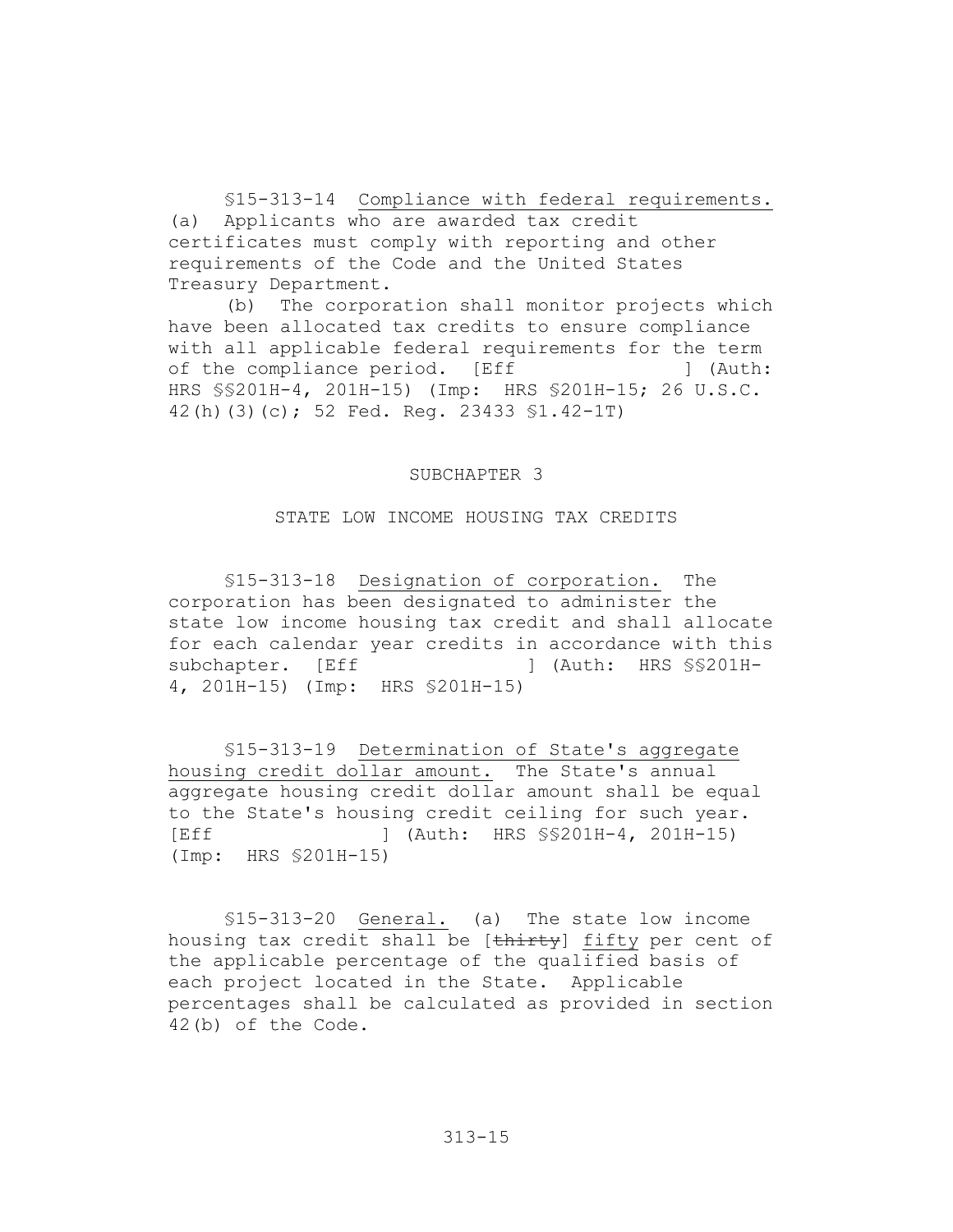The aggregate amount of the state tax  $(b)$ credits allocated within any calendar year within the State may not exceed the State's aggregate housing credit dollar amount for that year.

An amount equal to ten per cent of the state  $(C)$ aggregate housing credit dollar amount shall be set aside for qualified non-profit organizations. Additional credits may be reserved or allocated to qualified non-profit organizations from the State's remaining allocation but only after such set-aside amount has been exhausted.

State tax credit allocations are counted  $(d)$ against the state aggregate housing credit dollar amount for the calendar year in which the credits are allocated.

(e) Credits may not be allocated before the calendar year in which the subject project is placed in service; however, the corporation will accept, review and approve applications for reservations of state tax credits according to the rules set forth in this subchapter.

(f) The corporation need not allocate the maximum credit amount for which an applicant otherwise qualifies under Chapter 235, HRS. [Eff -1 (Auth: HRS \$\$201H-4, 201H-15) (Imp: HRS \$\$201H-15,  $235 - 110.8$ 

\$15-313-21 Application, reservation and allocation of credit. (a) The rules set forth in subchapter 2 of these rules shall apply to the application, selection of applications for state credit reservations, and allocation of credits available under this subchapter except:

- (1) Applicants applying for both the state and federal credit need only submit a single processing fee.
- (2) An applicant must receive a reservation of federal tax credits to be eligible to receive a state tax credit reservation; and
- (3) In order to qualify for consideration to receive a reservation of state tax credits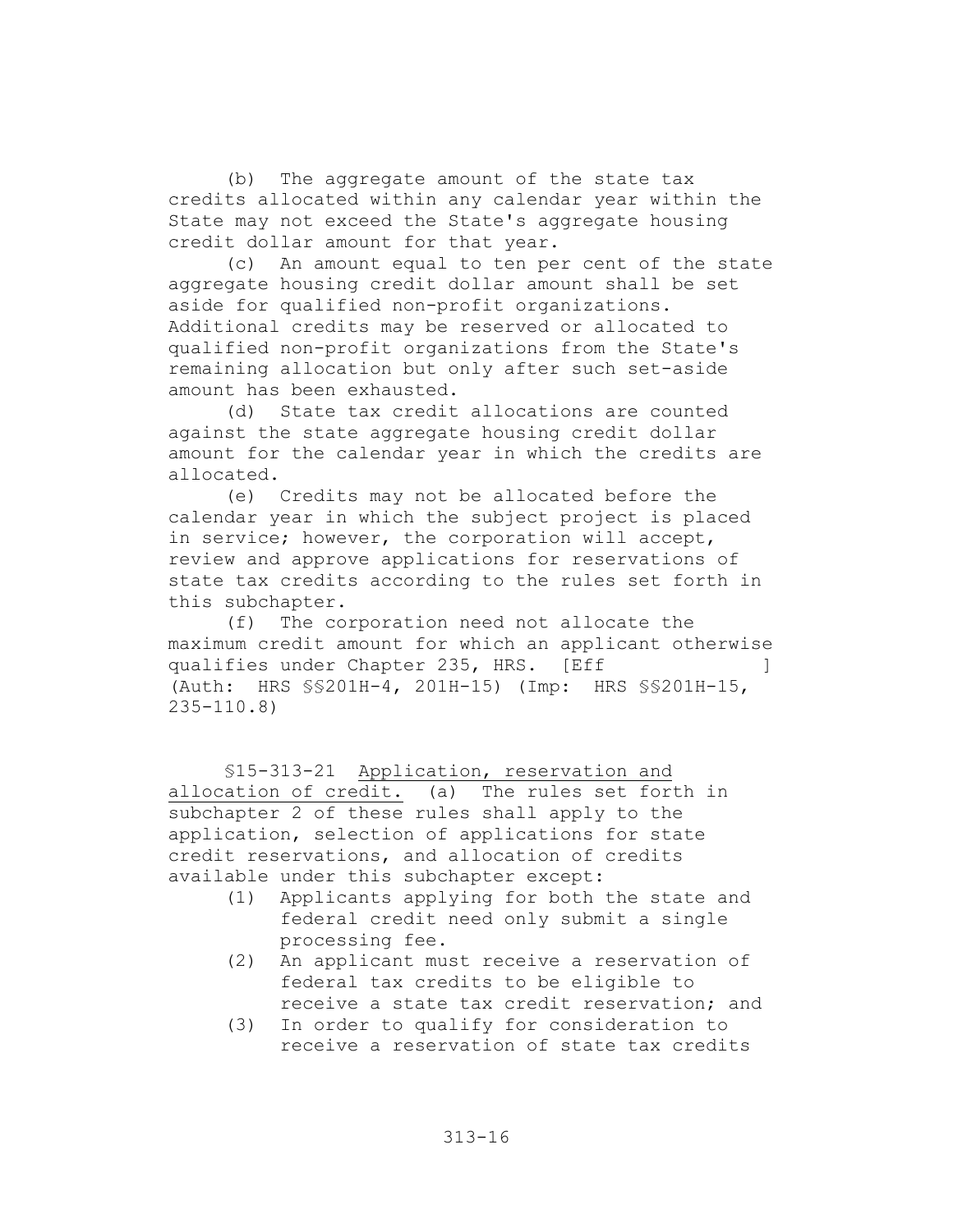under this subchapter, the executive director must first determine that an applicant is likely to qualify to claim the federal income tax low income housing tax credit.

In recommending projects for state credit  $(b)$ reservations, and in awarding state credit reservations, under this subchapter, the executive director or the board, as the case may be, need not weigh the factors in section 15-313-10 in the identical manner as such factors were weighed in determining an applicant's allocation of federal tax credits. In considering applications for state tax credits, the executive director and the board may also consider the amount of federal credit that has been reserved for such applicant in order that the corporation may award available state tax credit incentives so as to maximize the number and quality of low income housing units.

(c) A tax credit certificate issued by the corporation under this subchapter will be effective only with respect to a qualified project placed in service during the calendar year for which the tax credit is allocated and only to the extent that the state department of taxation gives effect to the tax credit certificate. [Eff 1 (Auth: HRS \$\$201H-4, 201H-15) (Imp: HRS \$201H-15)

\$15-313-22 Compliance with state requirements. Applicants who are awarded tax credit certificates must comply with reporting and other requirements of the state department of taxation. [Eff 10/25/99; am 1 (Auth: HRS SS201H-4, 201H-15) and comp (Imp: HRS \$201H-15)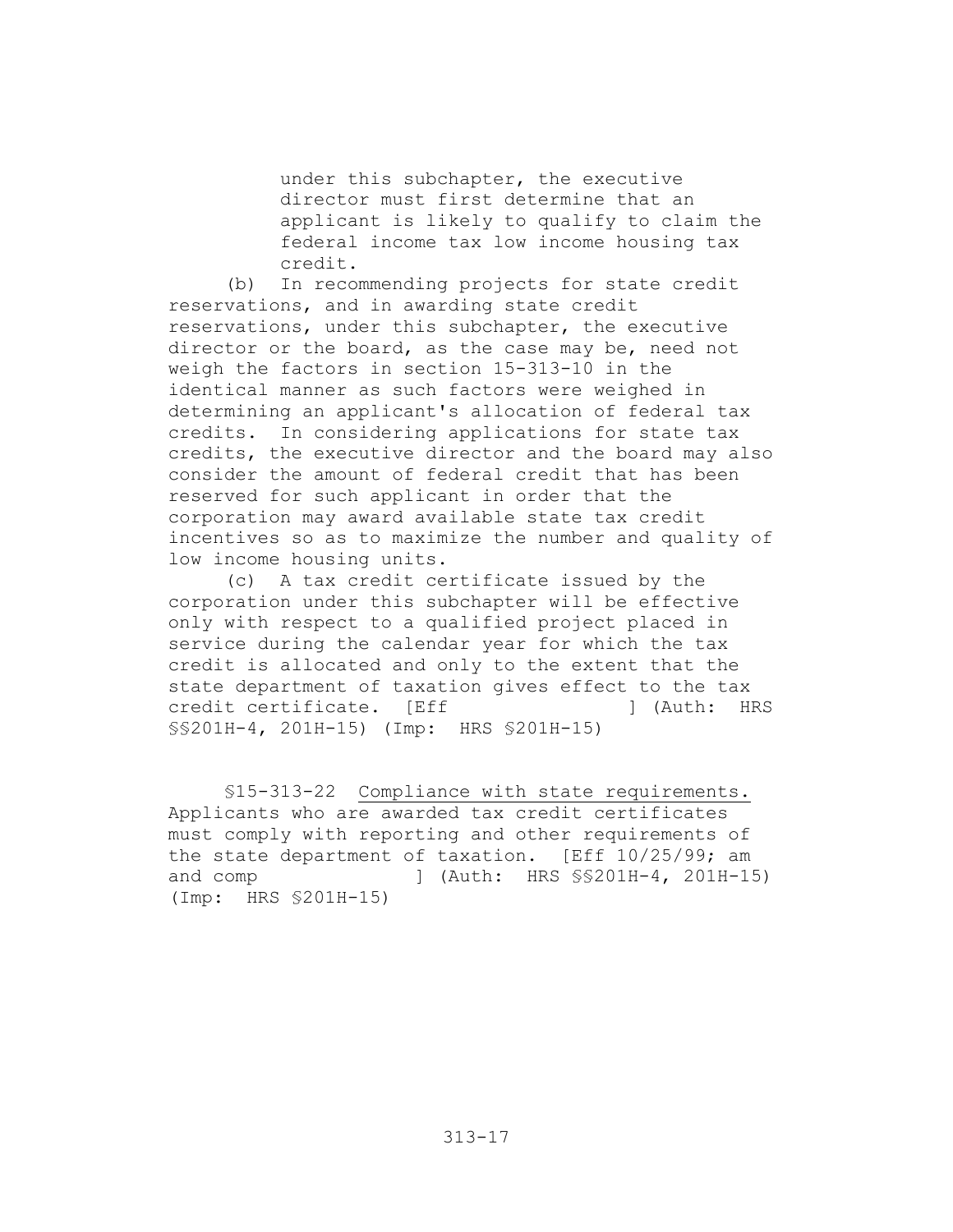# DEPARTMENT OF BUSINESS, ECONOMIC DEVELOPMENT, AND TOURISM

The repeal of chapter 15-168 and the adoption of chapter 15-313, Hawaii Administrative Rules, on the Summary Page dated \_\_\_\_\_\_\_\_\_\_\_\_\_\_, were adopted on \_\_\_\_\_\_\_\_\_\_\_, following public hearings held on \_\_\_\_\_\_\_\_\_\_\_\_\_, after public notice was given in the Honolulu Star-Bulletin, The Garden Island, The Maui Times, West Hawaii Today and The Hawaii Tribune-

The repeal and adoption shall take effect ten days after filing with the Office of the Lieutenant Governor.

> Charles A. King, Chairperson Hawaii Housing Finance and Development Corporation

APPROVED AS TO FORM:

Deputy Attorney General

APPROVED:

LINDA LINGLE Governor State of Hawaii

Dated: <u>\_\_\_\_\_</u>

Filed